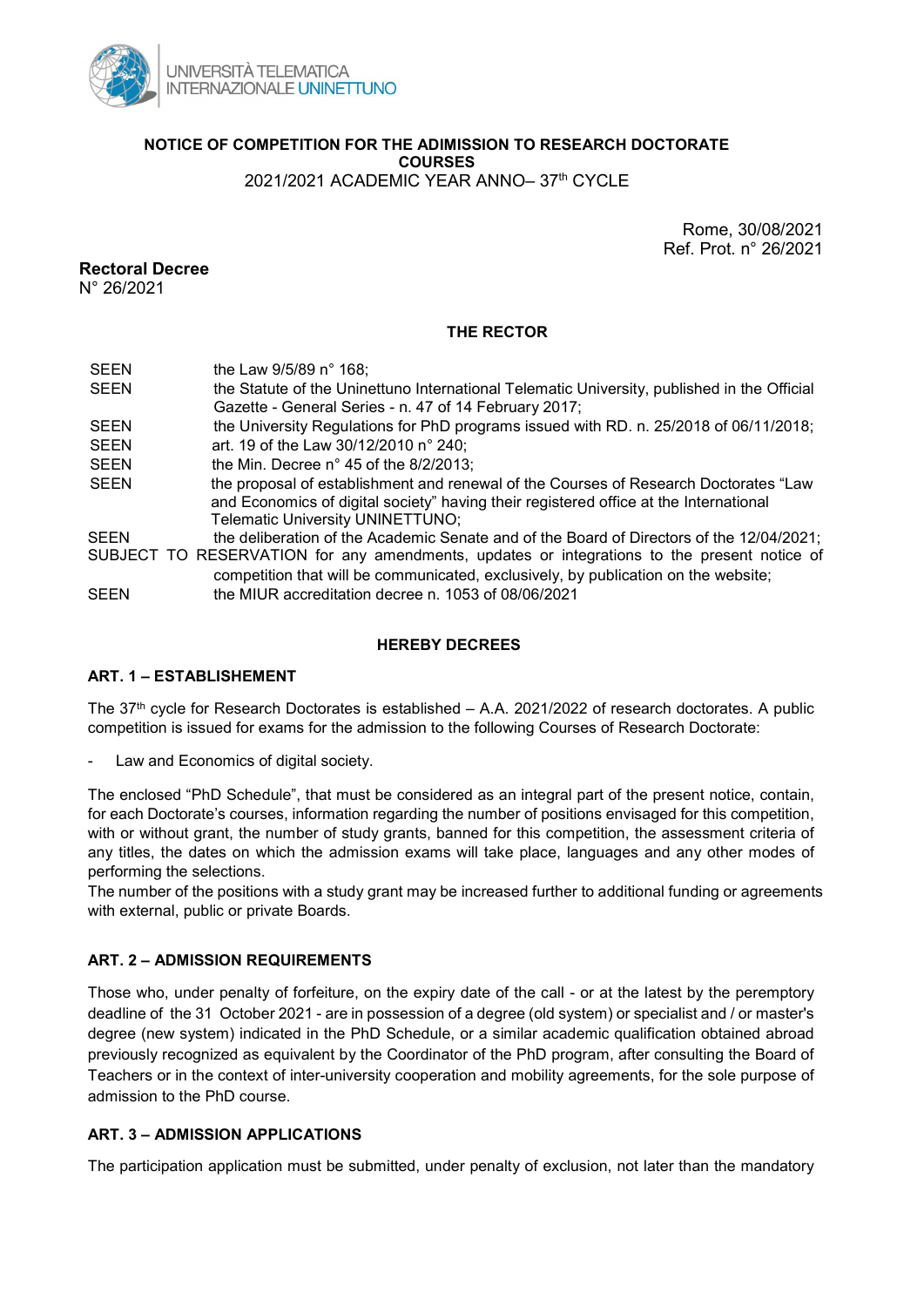

term of the 30<sup>th</sup> September 2021 ("Expiry date").

The application must be written in clearly and absolutely readable way, duly undersigned and addressed to the Rector of the International Telematic University UNINETTUNO - Corso Vittorio Emanuele II, n.39. The signature of the application is not subject to authentication. This same application must be written on plain paper on a special form, Annex "A", that is an integral part of the present competition notice, available at the web link of the doctorate, included into the doctorate schedule enclosed to the present deed. The application can be sent via PEC to the e-mail address info@pec.uninettunouniversity.net or by registered letter with acknowledgment of receipt, to the address indicated above under penalty of exclusion by the deadline of the call. To this effect, the date of receipt proved by the stamp of the accepting registry office of the Research Doctorates Office of the University and not the one of the sending post office will apply. In addition, the applicants must pay, under penalty of exclusion to the competition itself, a fee covering the procedure expenses, with no right to reimbursement in case of non-participation for any reasons, amounting to € 60.00 to be remitted to the following bank current account:

IBAN CODE IT58D0306905057100000002796 in the name of the International Telematic University UNINETTUNO at Banca INTESA SANPAOLO SPA – Branch of Rome (IT) n° 06792

MEMO LINE: participation to competition for doctorate admission

Unsigned applications, those lacking personal details and those that, for any reasons, shall prove to have been sent to this University after the deadline mentioned in this article, will not be taken into account.

The application must contain an electronic mailing address as well as the one that the applicant chooses for the purposes of this procedure. Any changes of it must be promptly communicated to the Department to which the participation application was sent.

The statements made in the application must be considered as made as per the Decree of the President of the Republic n° 445, published in the "Supplemento ordinario alla Gazzetta Ufficiale" n°42 of the 20.02.2001, and following amendments, by the applicants entitled to the use of the procedures of simplification of the administrative certifications permitted by the above-mentioned decree.

The applicants must submit, jointly with the application:

- A non-certified photocopy of a currently valid identity document and of the tax code;
- A CV including one's own scientific and teaching activity, done in single copy and self-certified using the annexed "B" form;
- A research project prepared according to the template available at Web link of the Doctorate, included into the doctorate's sheets enclosed to the present provision;
- Copy of the payment of the contribution of participation in the selection.

Any other qualifications and declarations can be attached and, in this case, formulated pursuant to the aforementioned Presidential Decree 445/2000 and subsequent amendments;

The University does not take responsibility for the missed receipt of communications, if it is due to the mistaken indication of the address by the applicant or to omitted or late communication of the change of the address mentioned in the application or by any postal or telematics inconveniences or, in any case, caused by third parties' fault, unforeseeable circumstances or force majeure.

# ART. 4 – ADMISSION APPLICATIONS OF THE APPLICANTS POSSESSING AN ACADEMIC TITLE EARNED ABROAD

Besides submitting the admission application with modes mentioned in art. 3 above, the applicants possessing an academic title earned abroad will have to imperatively transmit the following documentations no later than the fixed deadline:

> For applicants possessing a title earned in EU country As per articles 46 and 47 of the Decree of the President of the Republic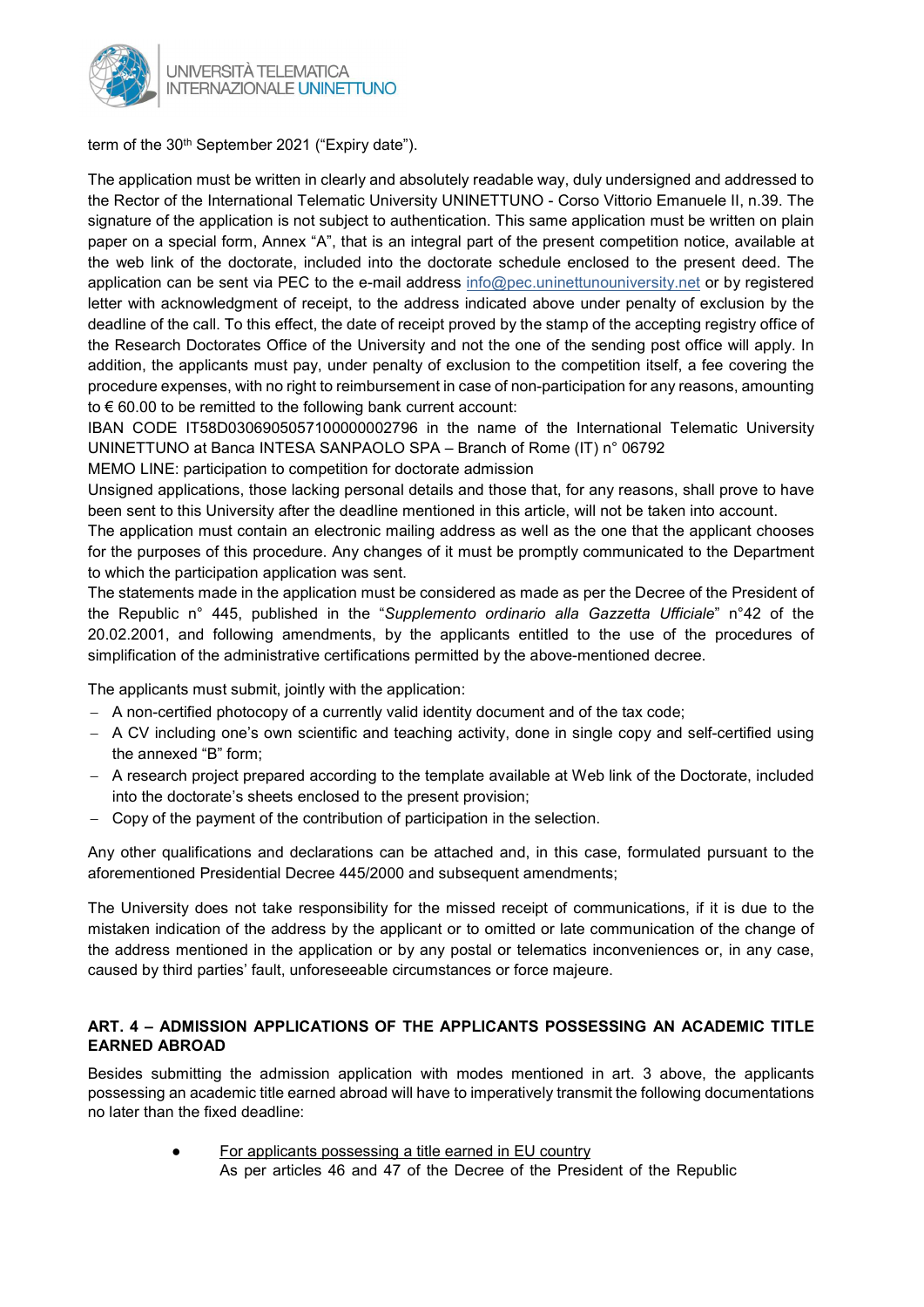

n°445/2000 and following amendments and integrations, self-certification of the degree title including a list of the exams and relative grades in Italian or in English.

For applicants possessing a title earned in an NON-EU country Degree certification including a list of the exams and relative grades, translated and legalized in Italian or in English.

### ART. 5 – ADMISSION APPLICATION OF SUPERNUMERARY FOREIGN CITIZENS

For the foreign citizens who do not intend to compete for a study grant it is envisaged, in alternative, the admission as supernumerary applicants to the extent of half of the total number of the offered positions for the doctorate. Consequently, in the application submitted according to the modes specified in art. 3 above, the applicants must state that they agree to be included as supernumerary by ticking the relative special box (art. 5 of the competition notice – supernumerary foreign citizens).

To this end, foreign applicants must submit the following documentations:

- For candidates possessing a title earned in a EU country As per articles 46 and 47 of the Decree of the President of the Republic n°445/2000 and following amendments and integrations, self-certification of the degree title including a list of the exams and relative grades in Italian or in English.
- For applicants possessing a title earned in an NON-EU country Degree certification including a list of the exams and relative grades, translated and legalized in Italian or in English.

#### The admission applications found lacking or incomplete as regard the above-mentioned documentations shall not be considered valid.

The supernumerary admission application will be submitted to the coordinator of the doctorate course who, having sought the advice of the Professors' Commission, may accept the application or reject it. Unless differently communicated, the applicant may directly show up for the oral exam.

Those who will pass the admission exams will have to submit the following documentation in order to be matriculated:

- 1. Degree certification including a list of the exams and relative grades translated and legalized in Italian or English;
- 2. The Diploma Supplement or an in-situ Declaration of Value delivered by the Italian local consular authority concerning the Master-Level/Specializing Degree earned abroad;

#### ART. 6 – SUPERNUMERARY ADMISSION APPLICATIONS OF THOSE ENTITLED TO RESEARCH GRANTS AND PUBLIC ADMINISTRATIONS' EMPLOYEES

Those entitled to research grants and the Public Administrations' employees can attend Research Doctorate Courses, even by derogation from the number of positions established for each course, subject to passing the exam tests. The admission as supernumerary applicants is established to the extent of half of the total number of the offered positions for the doctorate. In order to be admitted as supernumerary applicants, the Public Administrations' employees and those entitled to research grants must specify this circumstance in their application as per art. 3 above, thick a special reference box (art.6 of the competition notice – supernumerary public employees or entitled to research grants) specifying as well the duration of the research grants or the Administration of provenance. A prospective awarding of the research grant subsequent to the submission of the application must be communicated to the Research Doctorate Department.

#### ART. 7 – EXAMS

In order to take the exams, the applicant will have to show a valid identity document.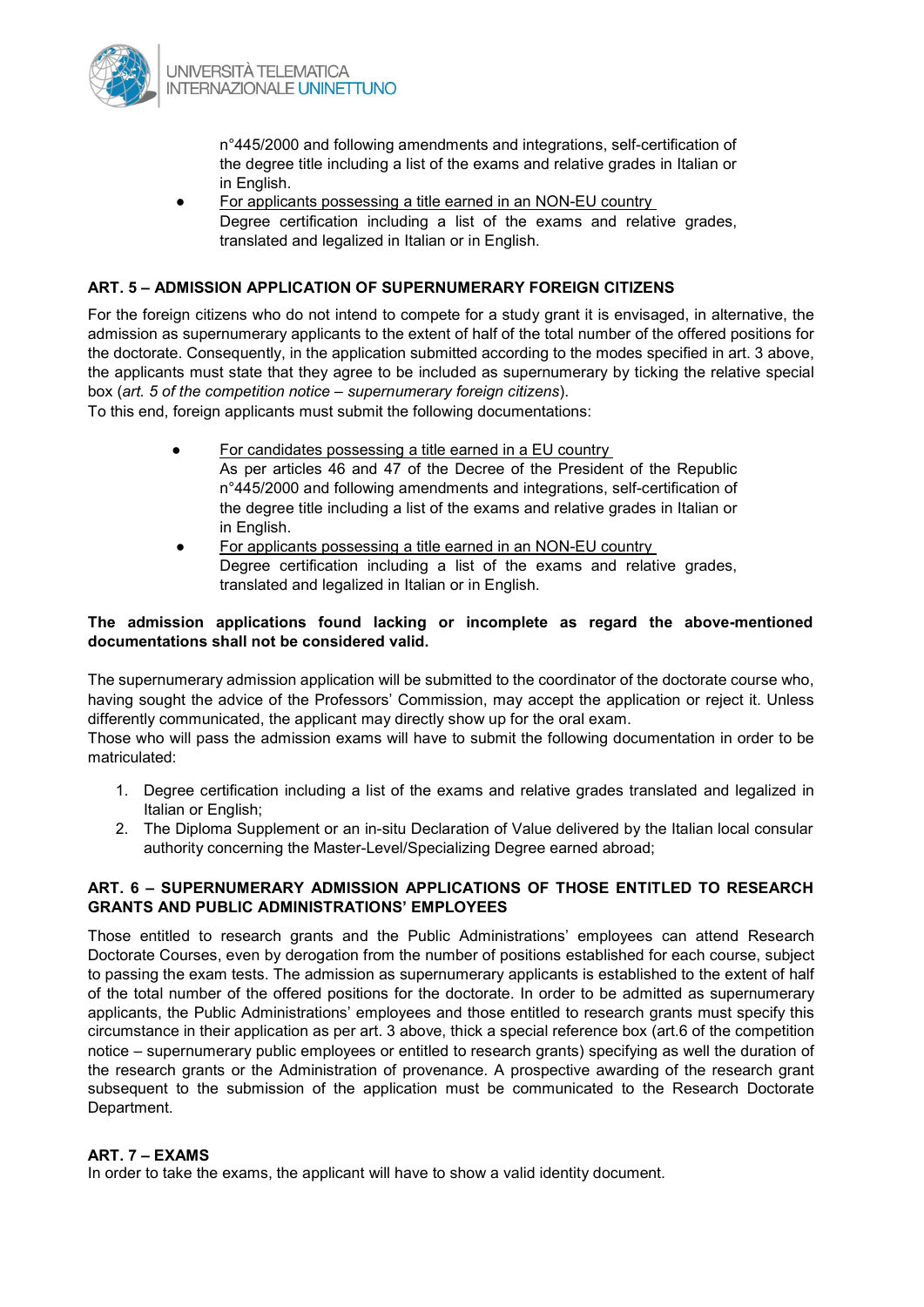

The admission to the Doctorate Course occurs based on public evidence selection meant to control the skills and the aptitudes of the applicant to scientific research in the fields pertaining to the Courses and consists in an assessment of the tiles and of the research project submitted with the application of participation to the admission competition, jointly with an oral interview. As per art. 8, paragraph 2 of the Min. Decree n° 43/2013, for the students who graduated in foreign universities, the University prepares a separate ranking list.

The exam for the admission to the Doctorate courses is aimed at granting an appropriate comparative evaluation of the applicants. The modes for carrying on the exams are specified in the web pages of each single course, as mentioned in the enclosed doctorate's sheets. A foreign language exam is envisaged. It is possible to take an oral exam in the online mode to the unquestionable judgement of the Exam Commission. The check of the applicant's identity will be carried on by the President of the Commission who will take the records of his identity data, the type and number of document and will check the fair working of the workstations set up for the online interview. This interview will take place on the day specified in the Doctorate's Sheet. The applicants to the competitions for admission to the Research Doctorates for which, in the present competition notice, are specified the exams dates must show up on established day, time and place without waiting for a further calling.

## ART. 8 – EVALUATION COMMISSIONS

The Evaluation Commission of the competition for admission to the research doctorate courses is appointed in accordance with the Regulation as regards research doctorates.

However, for Doctorates structured on more than one curricula a single competition must take place with a single Commission. Separated competition exams are possible for each individual curriculum, further to a specific option made by the Evaluation Commission.

Once the competition exams are completed, the Commission prepares a general merit-ranking list based on the sum of the grades obtained by each applicant in the evaluation of the titles, of the research project and in the individual exams. In case of parity, the following criteria will be applied:

- In case of grades parity resulting in a position covered by a grant the assessment of the financial situation prevails, defined as per the Decree of the President of the Council of the Ministers of 09/04/2001.
- In case of grades parity resulting in a position without grant a preference will be given to the applicants who:
	- a) Achieved a higher grade in their degree:
	- b) With equal degree grade, have a higher average grade in their exams;
	- c) With equal degree grade and exams average grade, have earned a degree in less time, having taken into account the course legal duration;
	- d) With equality of the elements specified in points 1, 2, 3 younger candidates will be preferred.

# ART. 9 – ADMISSION TO THE COURSES

The applicants will be admitted to the courses based on their position in the ranking list up to covering the number of available positions. The ranking list is unique also for the doctorate courses structured in more curricula.

Those who have already earned a Research Doctor title can be admitted to attend, further to passing the selection exams, a second Doctorate course not covered by a grant for those who have already benefitted from it and provided that the issues and the main scientific-disciplinary sectors are unlike compared to those related to the course for which the title was earned.

# ART. 10 – ENROLLEMENT TO THE COURSES AND ACCESS FEES AND ATTENDANCE

After checking the fair performance of the competition deeds, the relative ranking lists will be notified exclusively by publication on the University's Internet site, in the Calls and Competitions/Research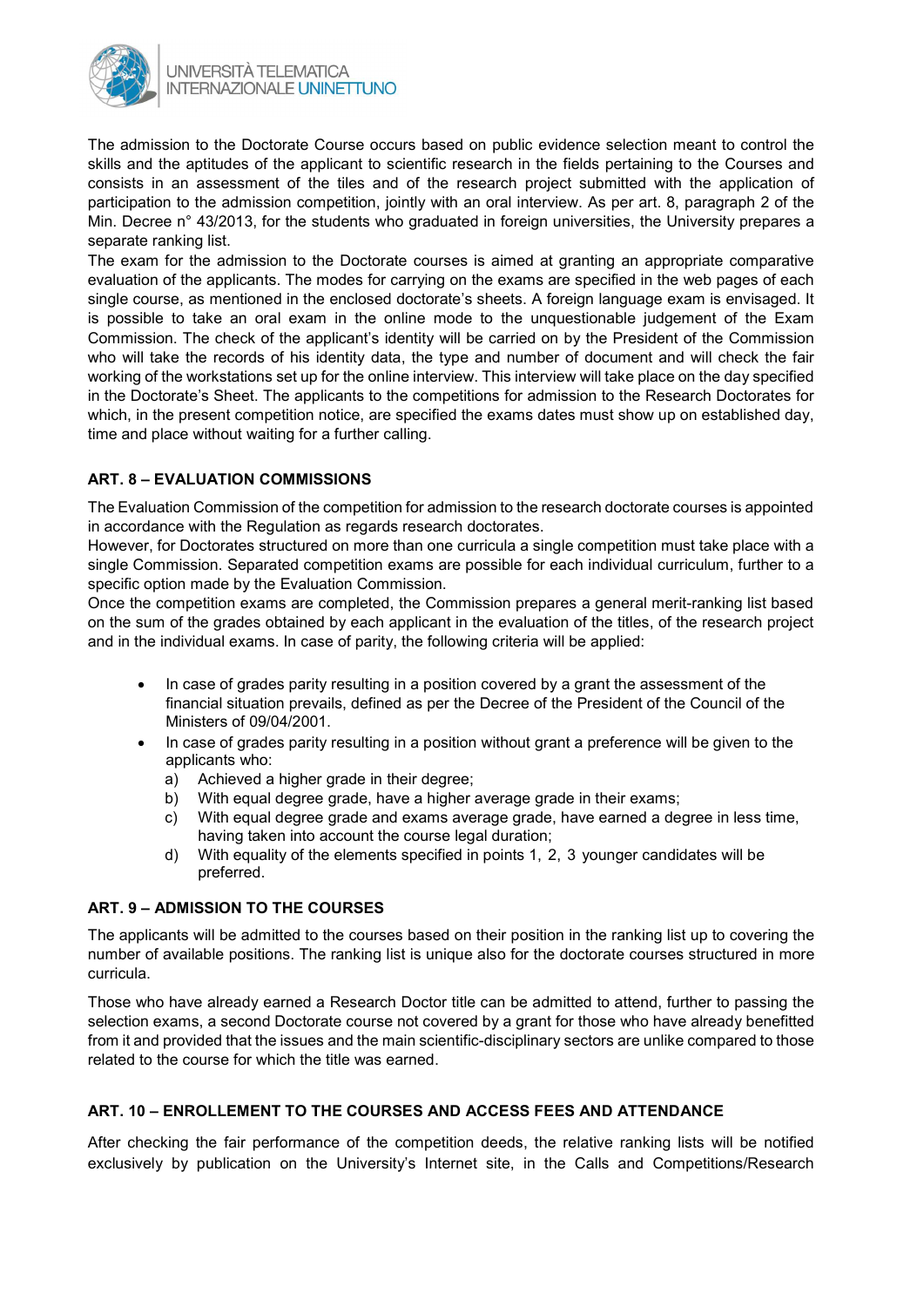

Doctorates section.

The published ranking lists will include as well the modes and deadlines to finalize the enrolment, upon expiry of the set deadlines, the applicants who will have not performed what it is required, will be considered as renouncing and they will be replaced by another applicant based on the graduating list order.

Doctoral students holding no grant must pay as well a yearly enrolment fee amounting to euro 3,000.00. Enrolment to the academic years subsequent to the first one is dependent on a positive evaluation by the Professors Committee.

# ART. 11 – STUDY GRANTS

The study grant yearly amount, established as per art. 1 of the Min. Decree n° 40/2018 amounts to €15,343.28 before the security contribution at the recipient's expense.

The duration of the allocation of the study grant is equal to the entire course duration.

The study grant is paid on monthly basis. The amount is increased up to 50% for any authorized periods spent abroad for a maximum of 18 months. Starting from the second year each doctoral student can be granted, within the limit of the available budget resources, a suitable budget for research activities in Italy and abroad based on the type of course and, in any case, of an amount not smaller than 10% of the grant. If the doctoral student is not positively evaluated for the purposes of being admitted to the subsequent year and is, consequently, excluded from the doctorate, the non-used amount remains at the University's availability. Even if the PhD student with grant renounces the grant, the unused amount remains in the availability of the University.

The personal income ceiling to be able to benefit from the study grant is  $\epsilon$  8,000.00 yearly before tax. To the establishment of this income contribute incomes derived from properties as well as retributions of any other nature, including the occasional ones. The income is referred to the taxation period related to the calendar year of the larger enjoyment of the study grant. The doctorate student who overcomes this ceiling of personal income will have to give back the instalments of the study grant received in the year of reference and pay the enrolment fees for doctorate students without grant for the current year to the University.

The cases of total or partial incompatibility to benefit from the study grant are established by regulations that are currently in force. In particular, as per the law n° 398/89 art.6, the study grants cannot be combined with other study grants, at any title awarded, excepting those awarded by national or foreign institutions useful to integrate educational or research activities of the grants holders by travels abroad.

The Doctorate study grants are incompatible, under penalty of revocation of its benefit and with the obbligato to return the received installments, with:

- dependent employment, even on temporary basis; - industrial and commercial activities; - contracts agreed, at any title, with the International Telematic University UNINETTUNO;

- any other activity requiring the holding of a V.A.T. number.

In case of occurred incompatibility, the study grant installments related to the period for which they were unduly received, must be returned. The repayment refers to the academic year or to a part of it.

Those who have already benefitted from a study grant cannot benefit from the same title twice.

# ART. 12 – HIGH EDUCATION APPRENTICESHIP CONTRACTS

For the applicants having no more than 29 years who will be included into the merit-ranking list as winners, but not beneficiaries of a study grant it is envisaged the possibility of joining high education apprenticeship contracts aimed at obtaining a research doctorate as per art. n° 45 of the Legislative Decree n° 81/2015 and of the articles 18 and following ones of the Regulation of the Regione Lazio n° 7 of the 29<sup>th</sup> March 2017. These contracts may last from a minimum of 6 months to a maximum of 36 months

## ART. 13 – DUTIES AND RIGHTS OF THE DOCTORATE STUDENTS

Those enrolled in the doctorate courses have an obligation to attend the courses and continuously carry on study and research activities in framework of the structures aimed at this end. The doctorate students are also required to account for the activities conducted by yearly filling in a special sheet.

The doctorate students carry on a tutoring activity for the students of the degree and master-level degree courses as well as a limited supplementary or integrative teaching activity that, in any case with no prejudice